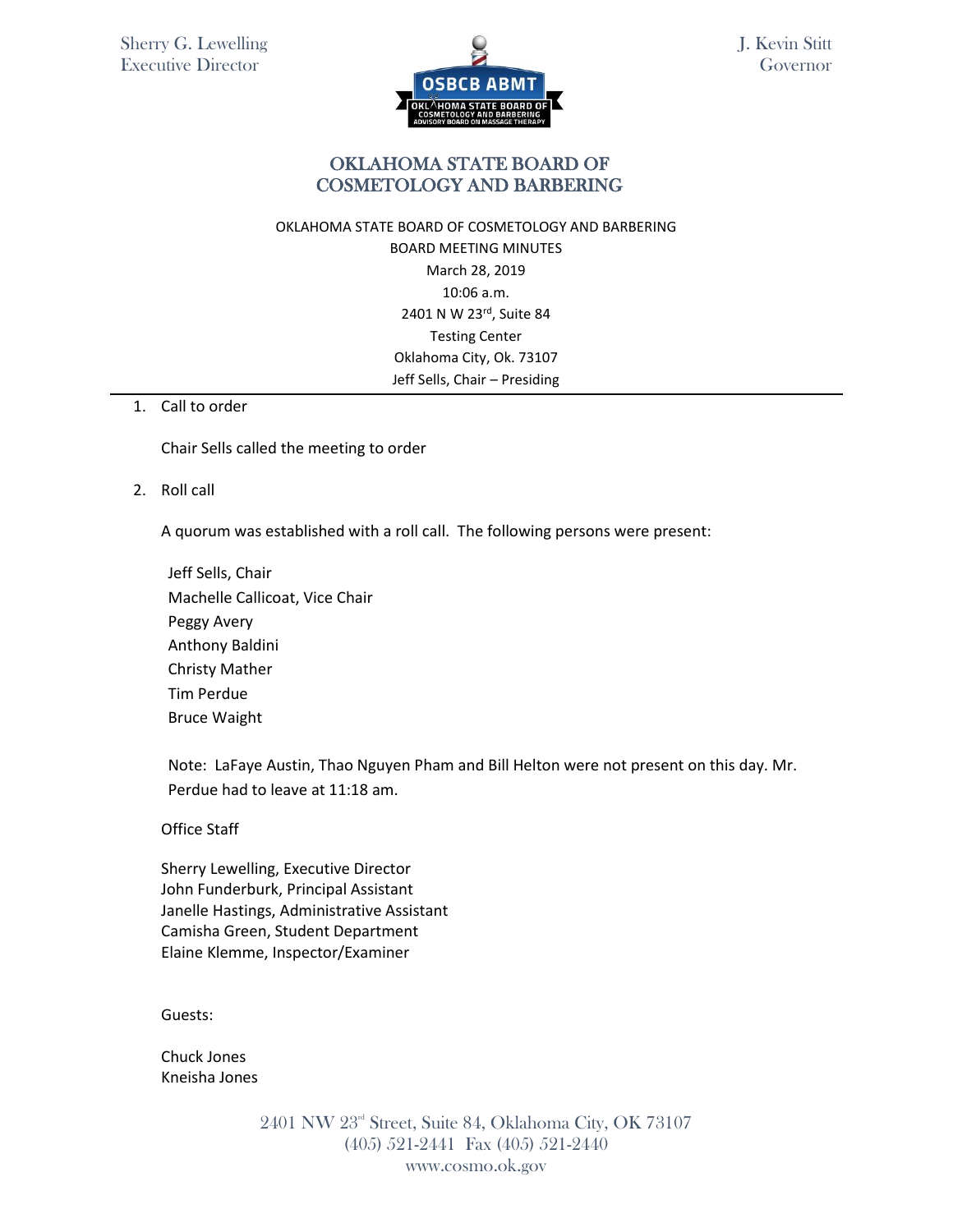

J. Kevin Stitt Governor

## OKLAHOMA STATE BOARD OF COSMETOLOGY AND BARBERING

3. Discussion and possible action to adopt permanent rules pursuant to 75 O.S. sec. 303. The Notice of Rulemaking Intent for the proposed rules was published in Volume 36, Number 11, of the Oklahoma Register on February 15, 2019. A public hearing was held on March 25, 2019.

OAC 175. State Board of Cosmetology and Barbering a. Chapter 1. Administrative Operations Subchapter 1. General Provisions b. Chapter 10. Licensure of Cosmetologists, Barbers, Schools and Related Establishments Subchapter 3. Licensure of Schools Subchapter 7. Sanitation, Disinfection and Safety Standards for Establishments and Schools. Subchapter 9. Licensure of Cosmetologists, Barbers, Schools and Related Establishments Subchapter 11. License Renewal, Fees and Penalties Subchapter 13. Reciprocal and Crossover Licensing

Ms. Lewelling gave a summary of the public hearing held on March 25, 2019. She opened the floor first for Cosmetology and Barbering. The first to speak on this subject was Lee McGrath of the Institute for Justice. Board members were provided with a copy of the handout from Mr. McGrath. Mr. McGrath said that Hairbraider certification is an option, is not required for all hairbraiders to have that certification, which is not what was understood. She met with Rep Osborne to get clarification on this topic, and he said yes that is why we changed definition of hairbraiders, the intent was that it would be optional, she went on to say that although they changed the definition for hairbraider, they did not provide definition for certification nor did they set a fee for certification nor exam fee for certification. Ms. Lewelling said that Mr. McGrath also wanted to do away with the 40 hour curriculum, she said that is not a problem since we have only one school in the state that offers the course.

A motion was made by Mr. Baldini and seconded by Ms. Mather to adopt permanent rules pursuant to 75 O.S. sec. 303.

Voting:

Avery, yes; Baldini, yes; Callicoat, yes: Mather, yes; Perdue, yes; Waight, yes. Motion passed.

> 2401 NW 23rd Street, Suite 84, Oklahoma City, OK 73107 (405) 521-2441 Fax (405) 521-2440 www.cosmo.ok.gov